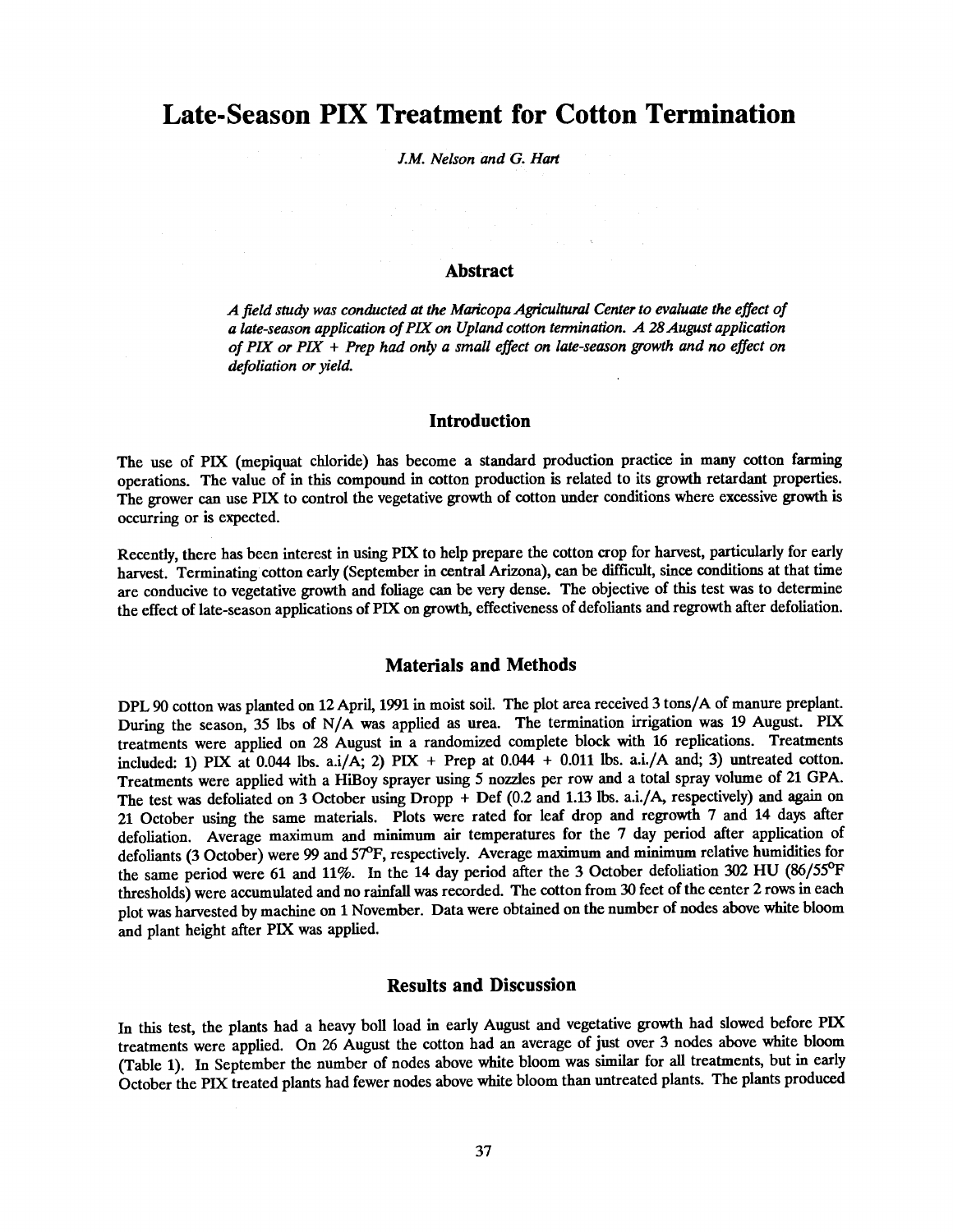very little growth in height after 28 August, regardless of the treatment.

PIX treatments had no effect on cotton defoliation or lint yields (Table 2). However, PIX did reduce both basal and terminal regrowth 14 days after defoliant application.

In the cotton planting used for this test, the plants entered cutout in August and vegetative growth remained slow through September and early October. Under these conditions, PIX had only a small effect on growth and no effect on defoliation. Late -season applications of PIX might be more effective in helping prepare cotton for defoliation in years in which the cotton is growing rapidly in late August and continues to produce vegetative growth in September.